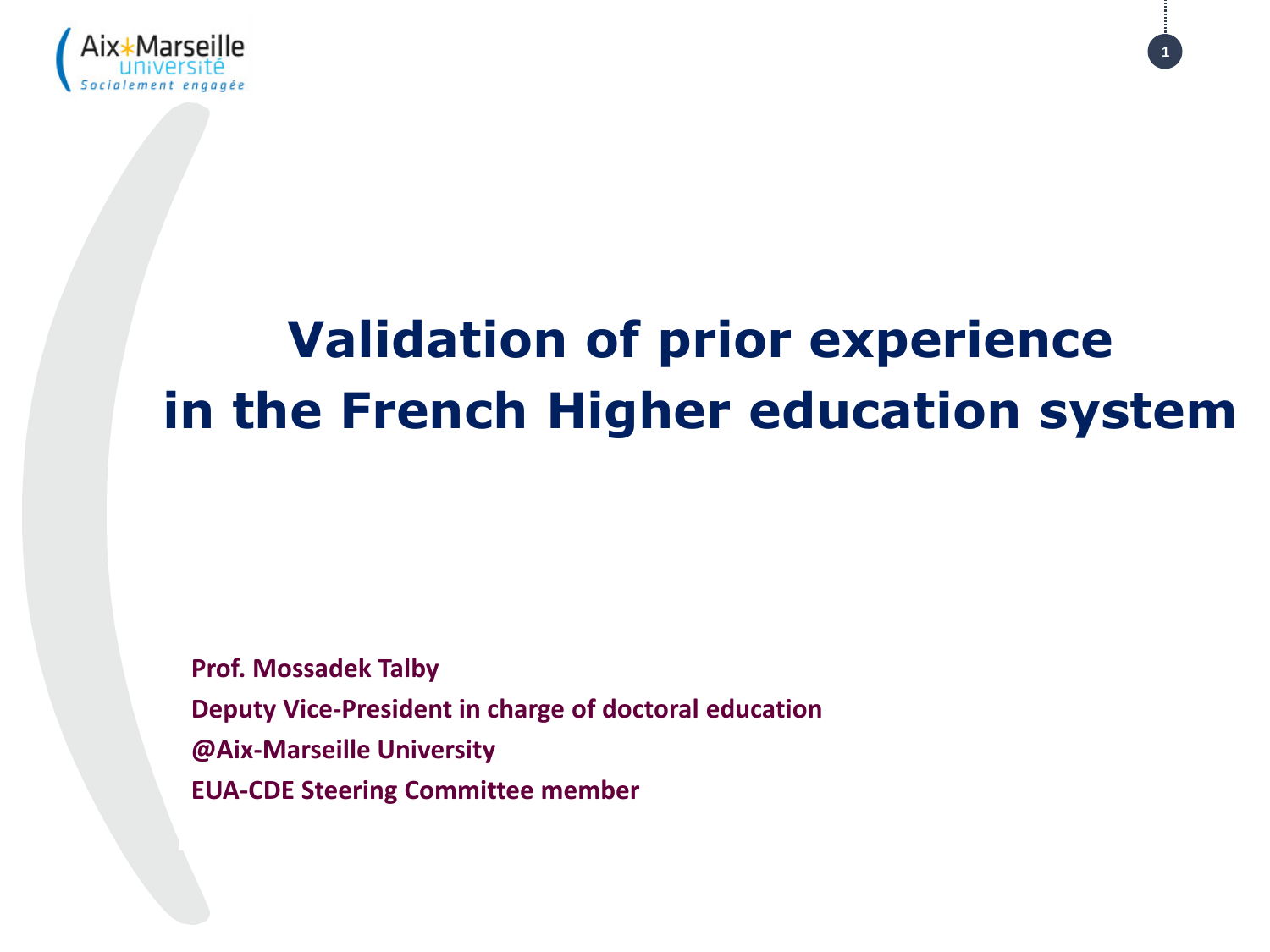

# **Validation of Prior Experience (VPE)**

A way to partially or completely earn a degree or certification on the basis of life and work experience.

In France the practice of VPE dates back to 1934:

- $\rightarrow$  Procedure set to give opportunity to technicians to earn credit for experience in engineering work toward obtaining a qualification as « Ingénieur Diplômé par l'Etat » (a State-certified Engineer).
- ❖ In 2002 the « Validation des acquis de l'expérience (VAE) » program was created to give possibility for a candidate to obtain academic credits toward certification on the basis of life and work experience.

According to a decree published in 2002, any national diploma in France can be obtained either through initial training, lifelong training or by the VAE.

#### VAE introduces:

- $\triangleright$  a relationship between work experience and certification.
- $\triangleright$  Explicite acknowledgement that work experience was a form of learning that should be considered for accreditation.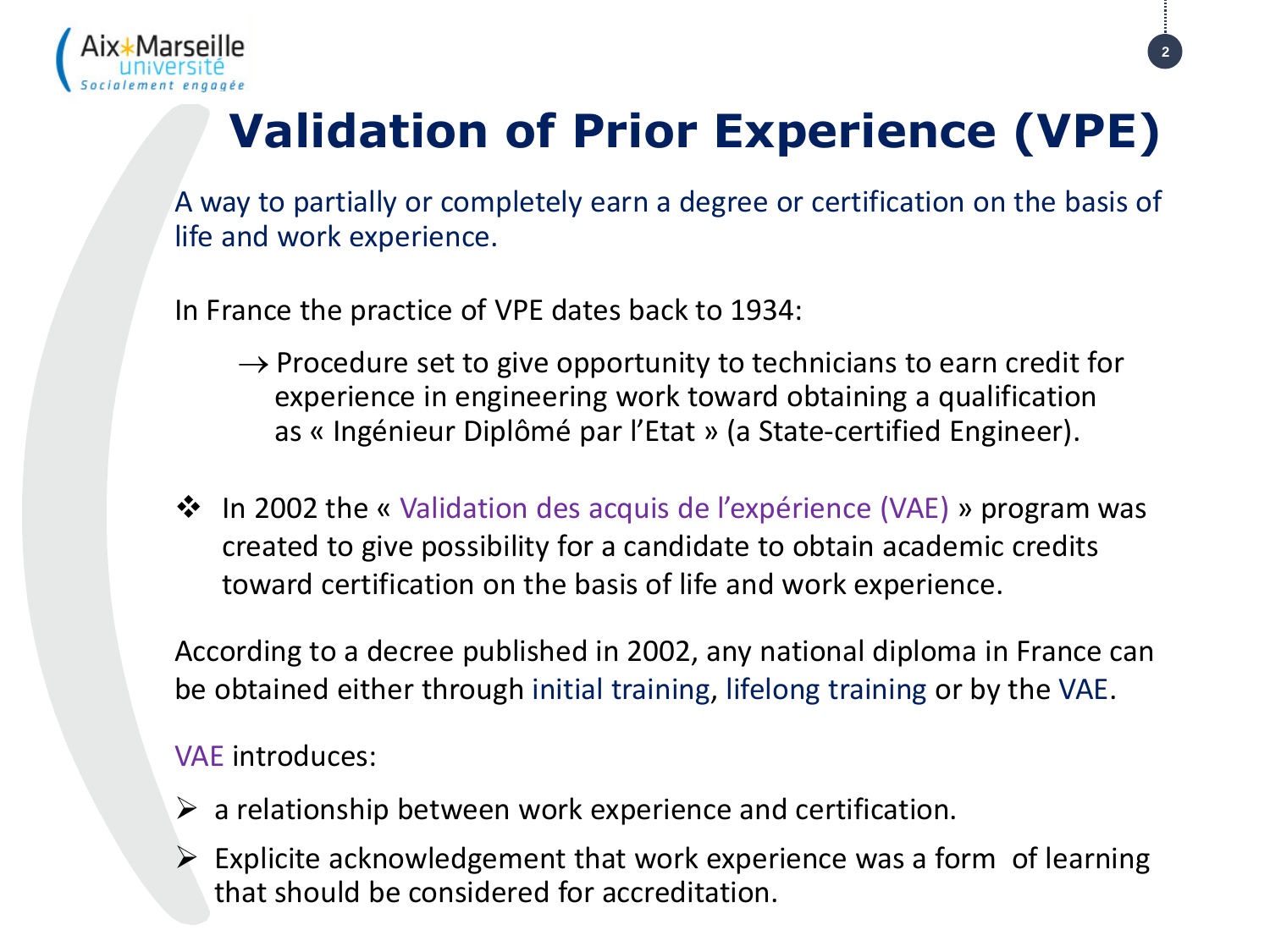

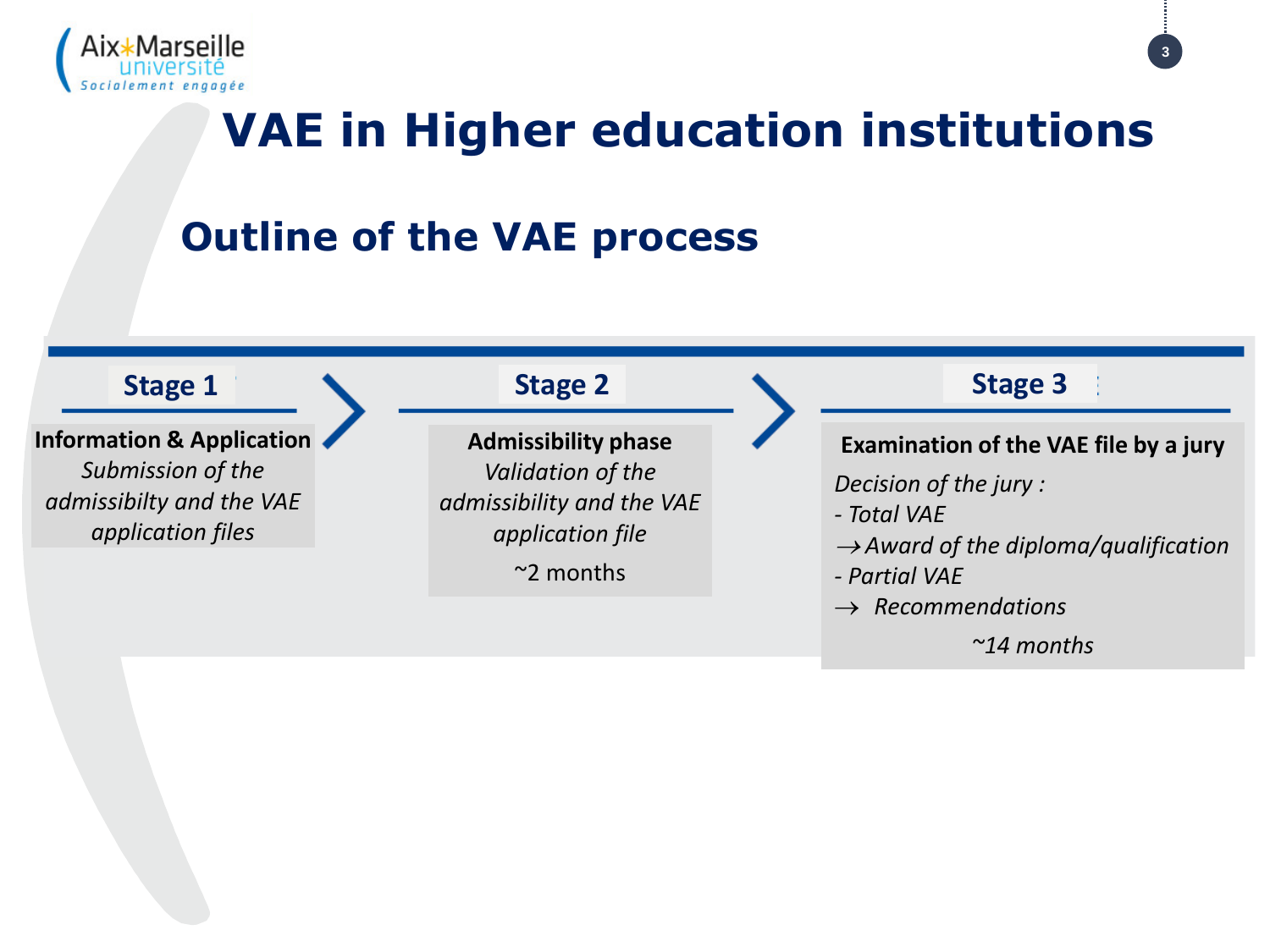

## **Evolution of VAE applications in HEI**



On average, 44 applications are examined every year by the universities.

Source : MESRI-SIES, enquête VAE auprès des établissements , December 17, 2020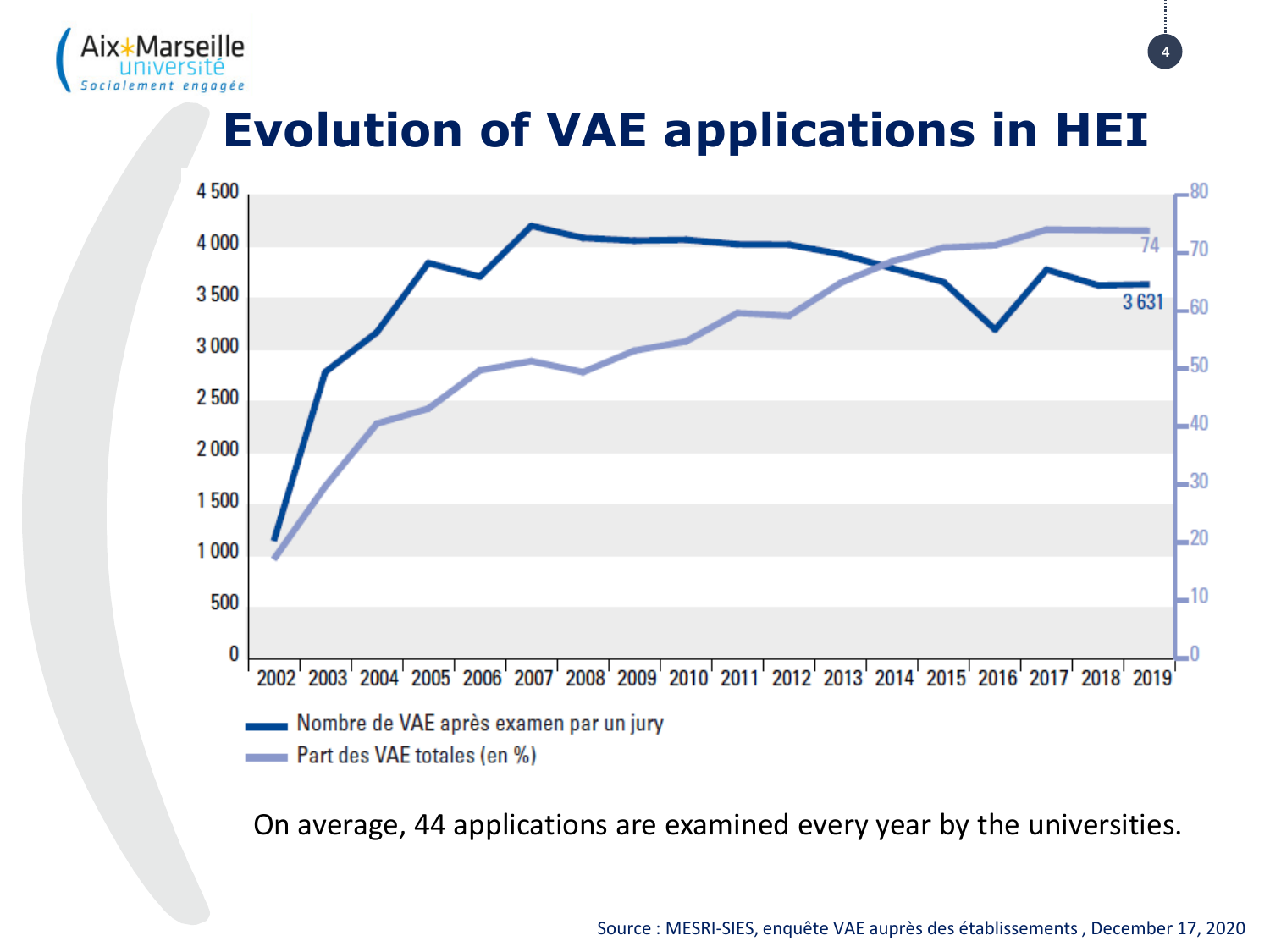

## **What are the motivations for a VAE ?**

- **People are fully aware that VAE can enhance their employability:** 
	- $\rightarrow$  It gives them the possibility to gain through certification access to a job, keep a job or even change a job.
- VAE has become an important tool for making a candidate's employment future more secure.
- **A** It helps to identify skills acquired through work and life experience and draws recognition to their value:
	- $\rightarrow$  Obtaining a degree or certification via the VAE process can be a source of motivation for the candidate and a source of recognition by professionals.
	- $\rightarrow$  Pursuing a VAE procedure, the individual can mount a broader and flexible strategy to enhance his/her professional career.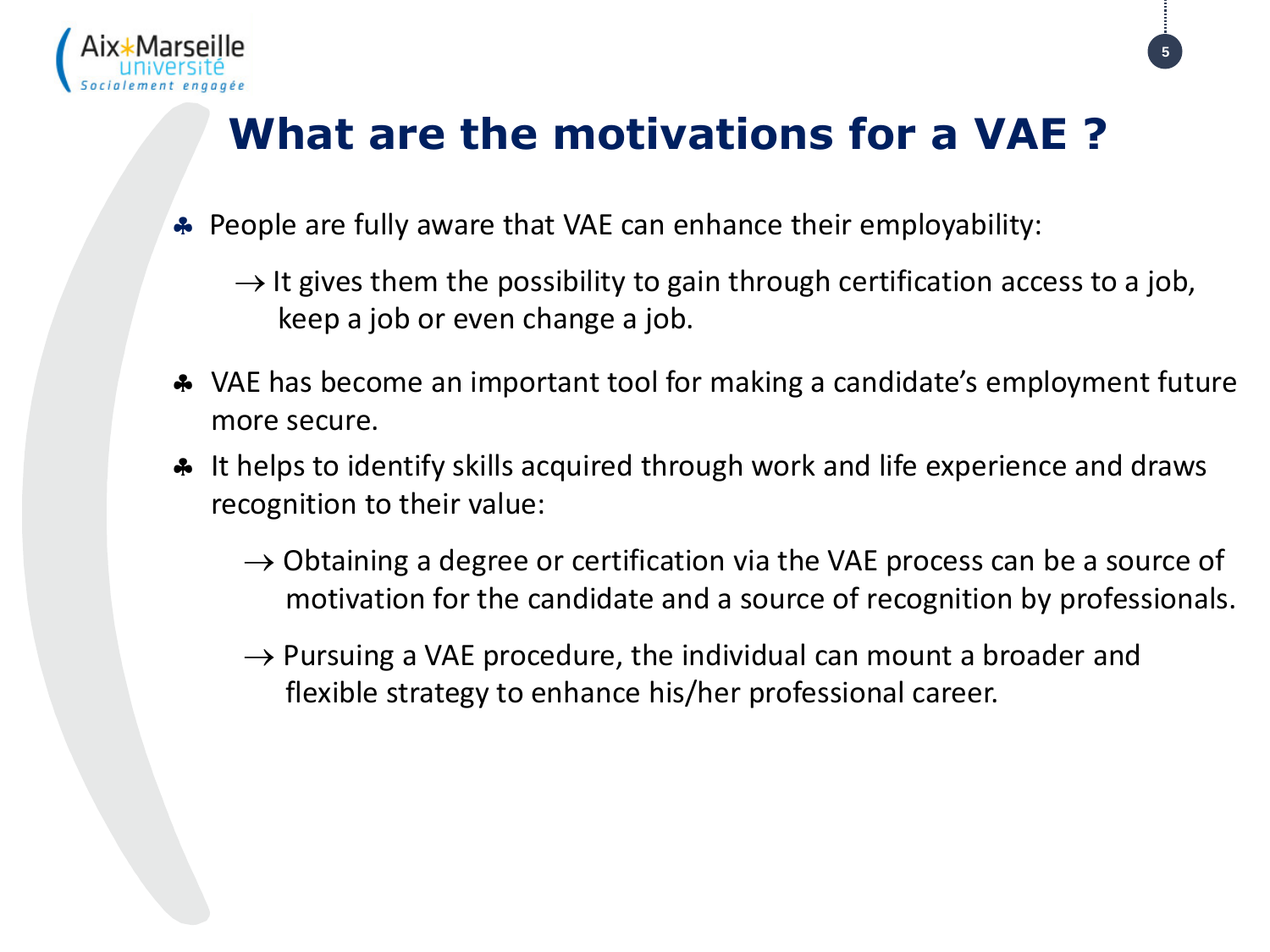



### **Breakdown (in %) of applications to VAE after examination by a jury in 2019**

|                                                       | DUT-<br><b>DEUST-</b><br><b>DNTS</b> | <b>Licence</b><br>profes-<br>sionnelle | <b>Licence</b> | <b>Master et</b><br><b>Doctorat</b> | <b>Diplôme</b><br>d'ingénieur | <b>Autres</b><br>diplômes | <b>Total</b> |
|-------------------------------------------------------|--------------------------------------|----------------------------------------|----------------|-------------------------------------|-------------------------------|---------------------------|--------------|
| Diplôme visé                                          |                                      |                                        |                |                                     |                               |                           |              |
| Dossiers de recevabilité ayant reçu un avis favorable | 4,1                                  | 45,8                                   | 8,6            | 38,7                                | 1,6                           | 1,3                       | 100,0        |
| Diplôme obtenu                                        |                                      |                                        |                |                                     |                               |                           |              |
| Ensemble des validations après examen par un jury     | 2,8                                  | 41,8                                   | 8,4            | 38,7                                | 3,2                           | 5,1                       | 100,0        |
| <b>Validations totales</b>                            |                                      |                                        |                |                                     |                               |                           |              |
| Part dans les diplômes obtenus                        | 3,2                                  | 45,9                                   | 8,3            | 37,5                                | 1,9                           | 3,2                       | 100,0        |
| Poids des VAE totales                                 | 85                                   | 82                                     | 74             | 72                                  | 44                            | 47                        | 74           |
| <b>Validations partielles</b>                         |                                      |                                        |                |                                     |                               |                           |              |
| Part dans les diplômes obtenus                        | 1,6                                  | 29,8                                   | 8,8            | 42,1                                | 7,1                           | 10,7                      | 100,0        |
| Poids des VAE partielles                              | 15                                   | 18                                     | 26             | 28                                  | 56                            | 53                        | 26           |

Champ : France métropolitaine + DOM hors Mayotte, toutes les universités + Cnam Source : MESRI-SIES, enquête VAE auprès des établissements

- The majority of VAE candidates obtain a diploma at a level just above the one they already hold.
- Law-economy-management and science-technology-health are the two disciplinary fields most concerned by VAE.
- In 2019, more than 75% of the eligible candidates for VAE are between 30 and 49 years old (40% are between 40-49 years old) and 16% are 50 years old or more.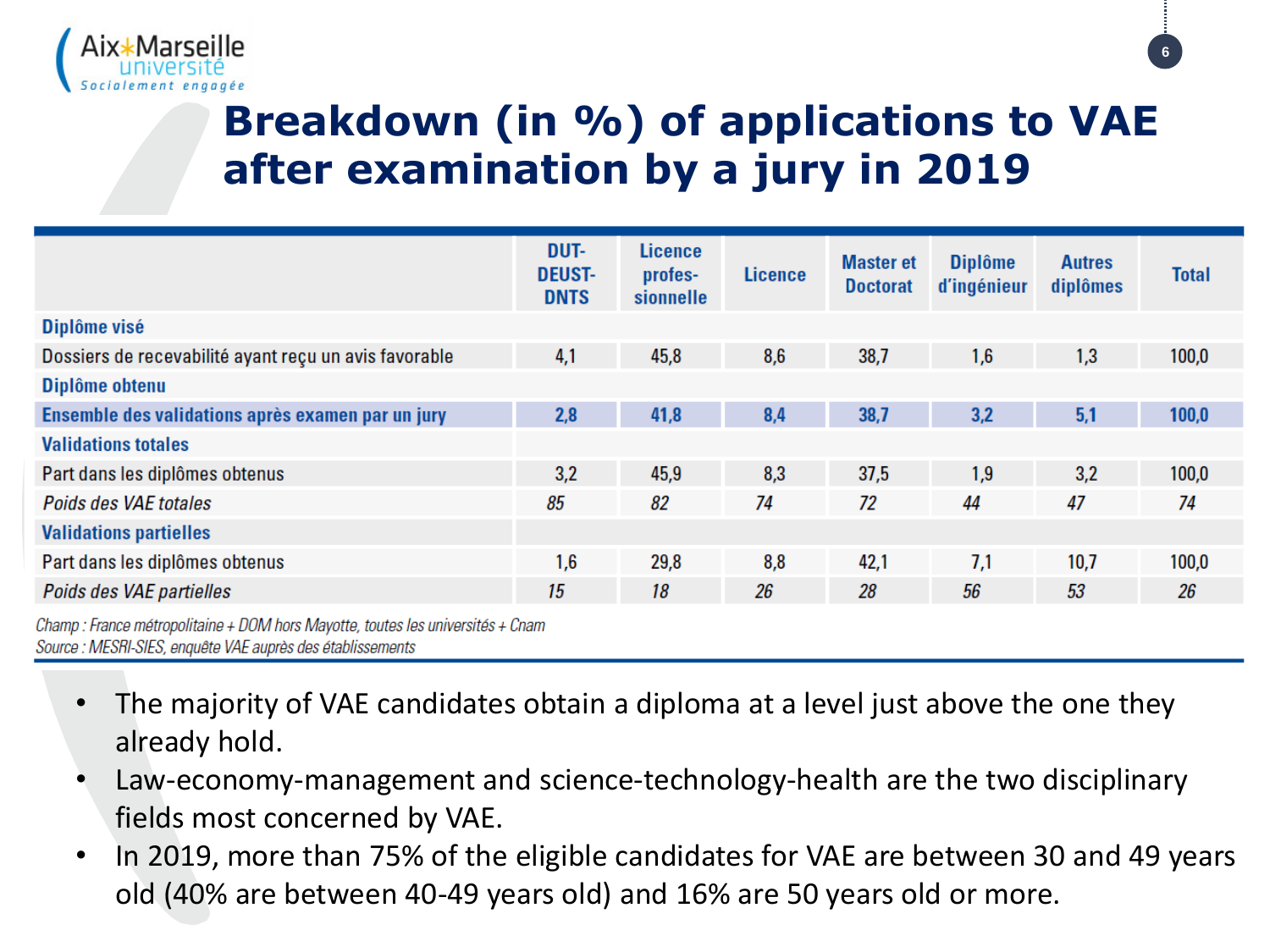

# **Characteristics of VAE beneficiaries after examination by a jury in 2019**

|                                                        | <b>Validations totales</b> |             | <b>Validations partielles</b> |             | <b>Ensemble des validations</b><br>après examen par un jury |             |  |  |  |  |  |  |  |
|--------------------------------------------------------|----------------------------|-------------|-------------------------------|-------------|-------------------------------------------------------------|-------------|--|--|--|--|--|--|--|
|                                                        | <b>Ensemble</b>            | dont femmes | <b>Ensemble</b>               | dont femmes | Ensemble                                                    | dont femmes |  |  |  |  |  |  |  |
|                                                        |                            | 50,6        |                               | 51,5        |                                                             | 50,8        |  |  |  |  |  |  |  |
| Diplôme obtenu                                         |                            |             |                               |             |                                                             |             |  |  |  |  |  |  |  |
| <b>DUT-DEUST-DNTS</b>                                  | 3,4                        | 47,7        | 1,6                           | 53,3        | 2,9                                                         | 48,5        |  |  |  |  |  |  |  |
| Licence professionnelle                                | 47,8                       | 48,3        | 29,6                          | 50,4        | 43,0                                                        | 48,7        |  |  |  |  |  |  |  |
| Licence                                                | 8,7                        | 56,1        | 8,7                           | 68,3        | 8,7                                                         | 59,4        |  |  |  |  |  |  |  |
| Master et doctorat                                     | 34,8                       | 53,1        | 42,4                          | 57,5        | 36,8                                                        | 54,4        |  |  |  |  |  |  |  |
| Diplôme d'ingénieur                                    | 2,0                        | 11,8        | 7,0                           | 13,6        | 3,3                                                         | 12,8        |  |  |  |  |  |  |  |
| Autres diplômes et titres inscrits au RNCP             | 3,3                        | 55,2        | 10,6                          | 43,0        | 5,3                                                         | 48,7        |  |  |  |  |  |  |  |
| Statut d'emploi                                        |                            |             |                               |             |                                                             |             |  |  |  |  |  |  |  |
| Actifs occupés                                         | 91,3                       | 51,6        | 87,4                          | 51,5        | 90,3                                                        | 51,6        |  |  |  |  |  |  |  |
| Actifs à la recherche d'un emploi                      | 8,2                        | 59,2        | 11,5                          | 59,6        | 9,0                                                         | 59,3        |  |  |  |  |  |  |  |
| <b>Inactifs</b>                                        | 0,5                        | 23,1        | 1,1                           | <i>30,0</i> | 0,6                                                         | 26,1        |  |  |  |  |  |  |  |
| Catégorie socioprofessionnelle pour les actifs occupés |                            |             |                               |             |                                                             |             |  |  |  |  |  |  |  |
| <b>Ouvriers</b>                                        | 0,2                        | 0,0         | 0.2                           | 0,0         | 0.2                                                         | 0,0         |  |  |  |  |  |  |  |
| Employés                                               | 33,1                       | 57,4        | 29,3                          | 60,5        | 32,3                                                        | 58,0        |  |  |  |  |  |  |  |
| Professions intermédiaires                             | 23,8                       | 50,9        | 27,6                          | 47,5        | 24,6                                                        | 50,1        |  |  |  |  |  |  |  |
| <b>Cadres</b>                                          | 39,0                       | 46,3        | 38,5                          | 54,0        | 38,9                                                        | 47,9        |  |  |  |  |  |  |  |
| Actifs non salariés                                    | 3,8                        | 49,4        | 4,4                           | 50,0        | 3,9                                                         | 49,5        |  |  |  |  |  |  |  |

Lecture : 47,8% des bénéficiaires obtiennent une licence professionnelle en VAE totale, parmi lesquels 48,3% sont des femmes (51,7% sont des hommes).

Champ : France métropolitaine + DOM hors Mayotte, toutes les universités + Cnam

Source : MESRI-SIES, enquête VAE auprès des établissements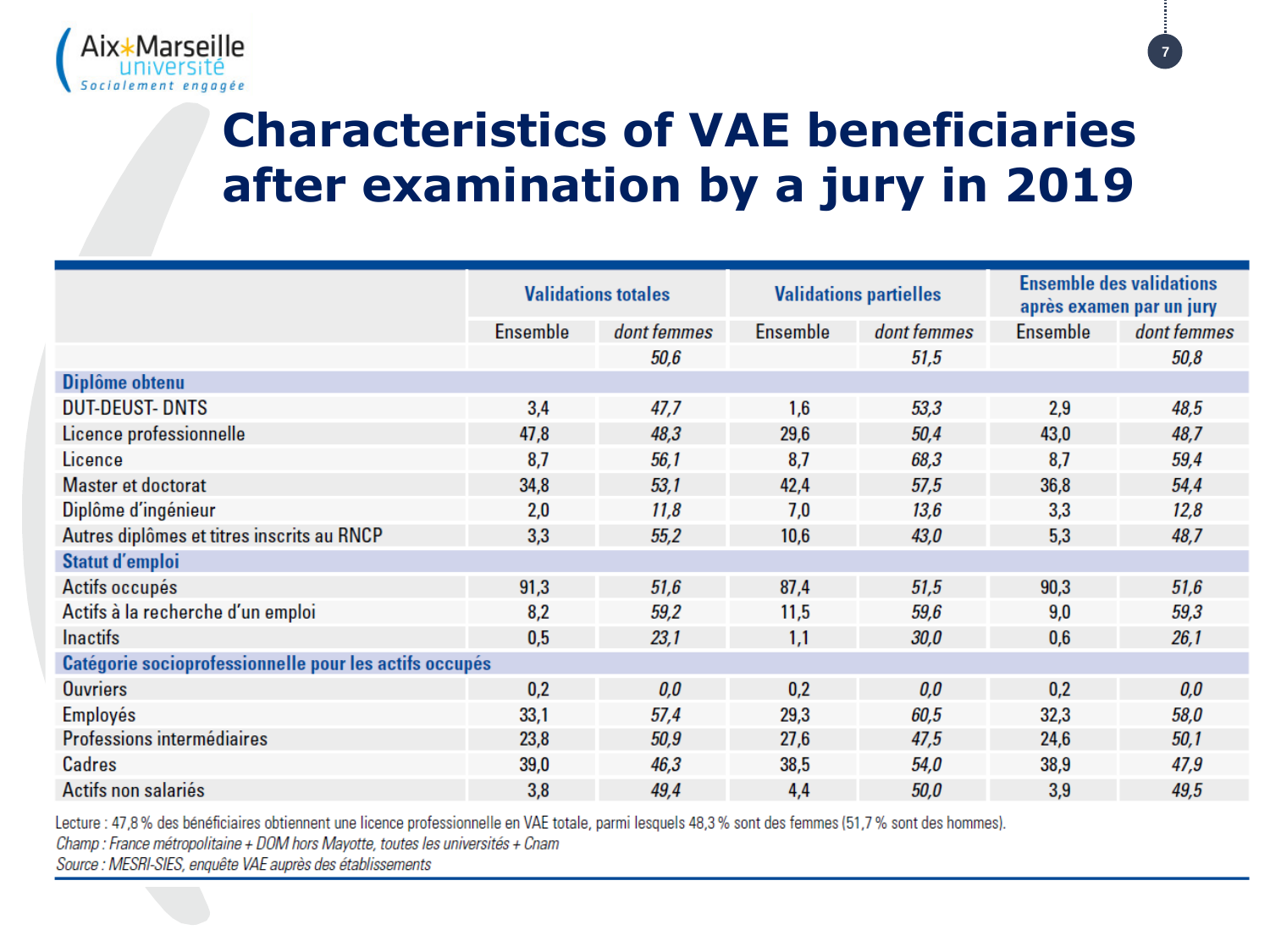

### **Awarding of the doctoral degree through VAE**

**8**

### **A process in 3 stages:**

- **1. Admissibility** (~2 months)
	- **1.a Administrative admissibility**
	- **1.b Scientific admissibility**
- **2. Preparation of the VAE file for the defence (**≥ 1 year**)**
- **3. Defence**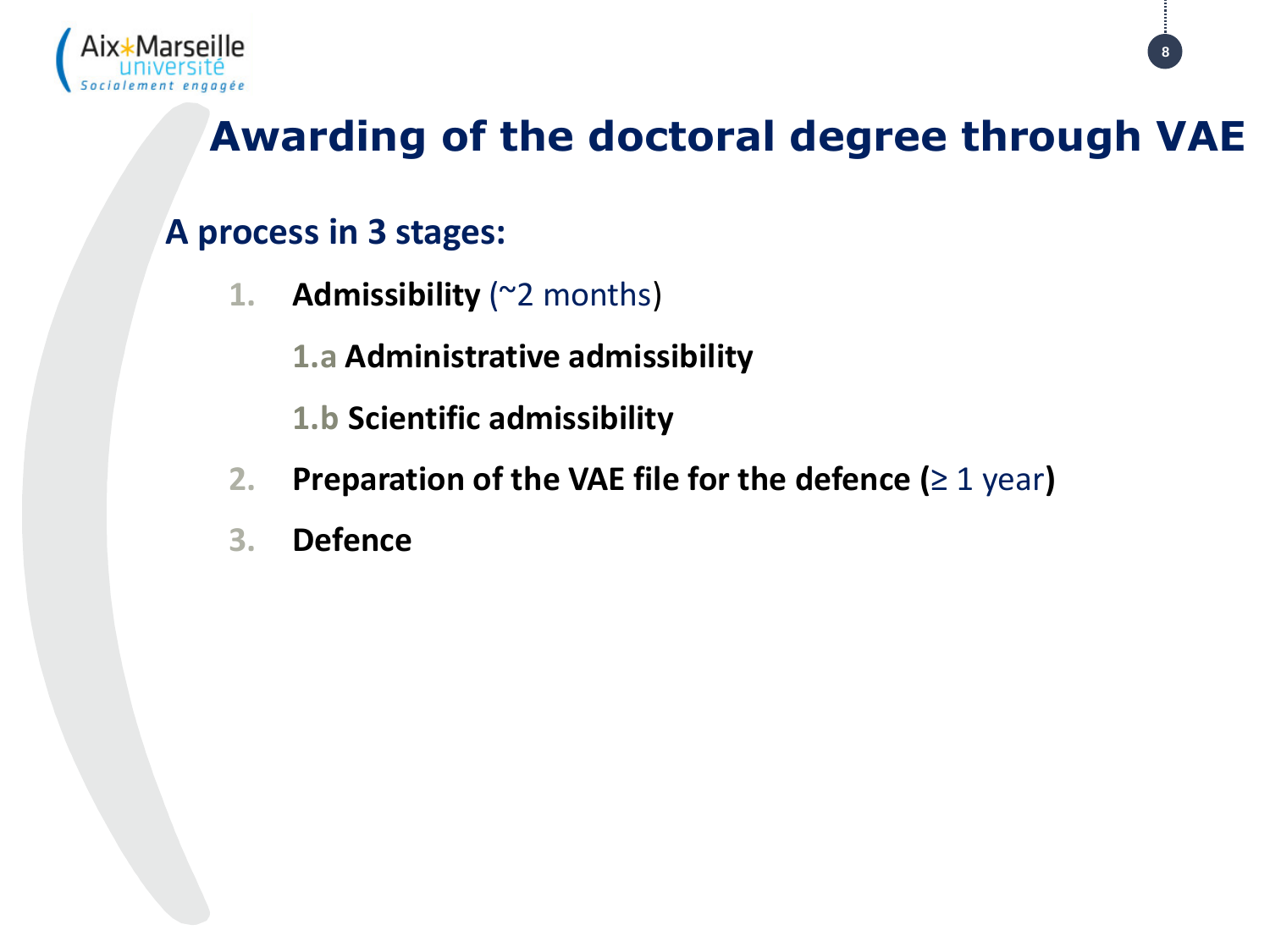

# **Administrative and scientific admissibility**

**9**

**Admissibility file:** Application document for the VAE, a report on research activities and scientific or technical productions, specifying the developments carried out and the obtained results, a list of all publications, a copy of the most important documents produced.

#### **1.a Administrative admissibility**

 $\checkmark$  Compliance of the application with the legal framework examined by the department in charge of the VAE

After validation a councelor in charge of monitoring the process is appointed

#### **1.b Scientific admissibility**

 $\checkmark$  admissibility file reviewed by the board (or ad-hoc committee) of the Doctoral School whose theme is the closest to the candidate's profile.

In case of agreement, the DS board proposes a researcher qualified referent in the scientific field targeted by the applicant, who will advise the candidate in the writing of the scientific part (dissertation) of the VAE file.

His/her role is similar to that of the thesis supervisor.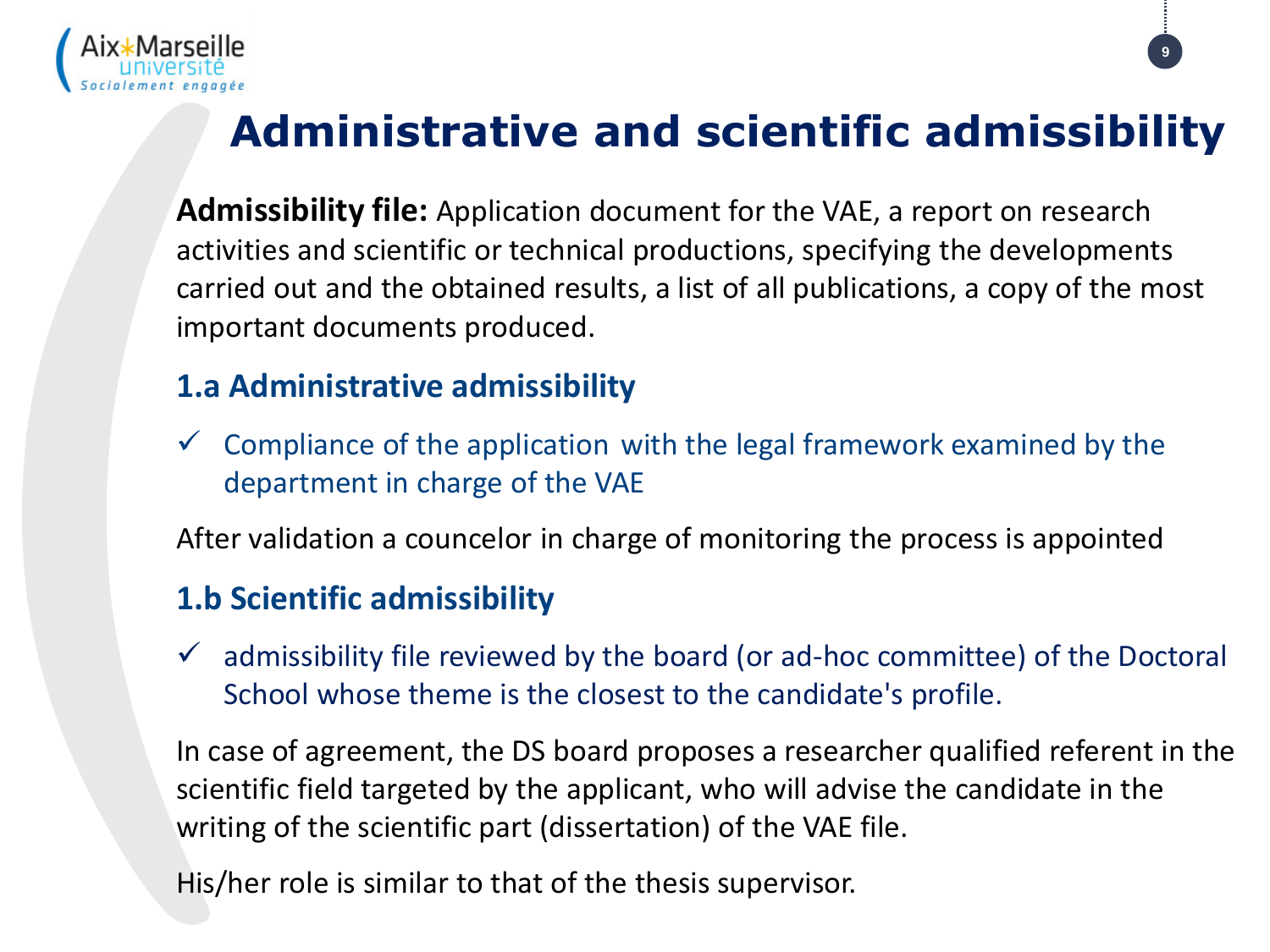

## **Preparation of the VAE file for the defence**

**10**

Carried out by the candidate under the supervision of the appointed qualified researcher

The candidate must prepare a dissertation to be presented for the defence.

The dissertation document consists of 2 parts:

- Reflective review of the progression of the professional and personal career as a researcher through the evolution of the career, the analysis of activities and the identification of skills,
- Description and analysis of the work and methods of one or more previous research projects: argumentation on scientific results according to explicit methodological criteria, ..., national and international publications in peerreviewed journals,…, communications, scientific, technical and study reports, patents and innovations...).

**The mastery of the research topic and the ability to develop a scientific research strategy, to implement it and to exploit its results must be demonstrated.**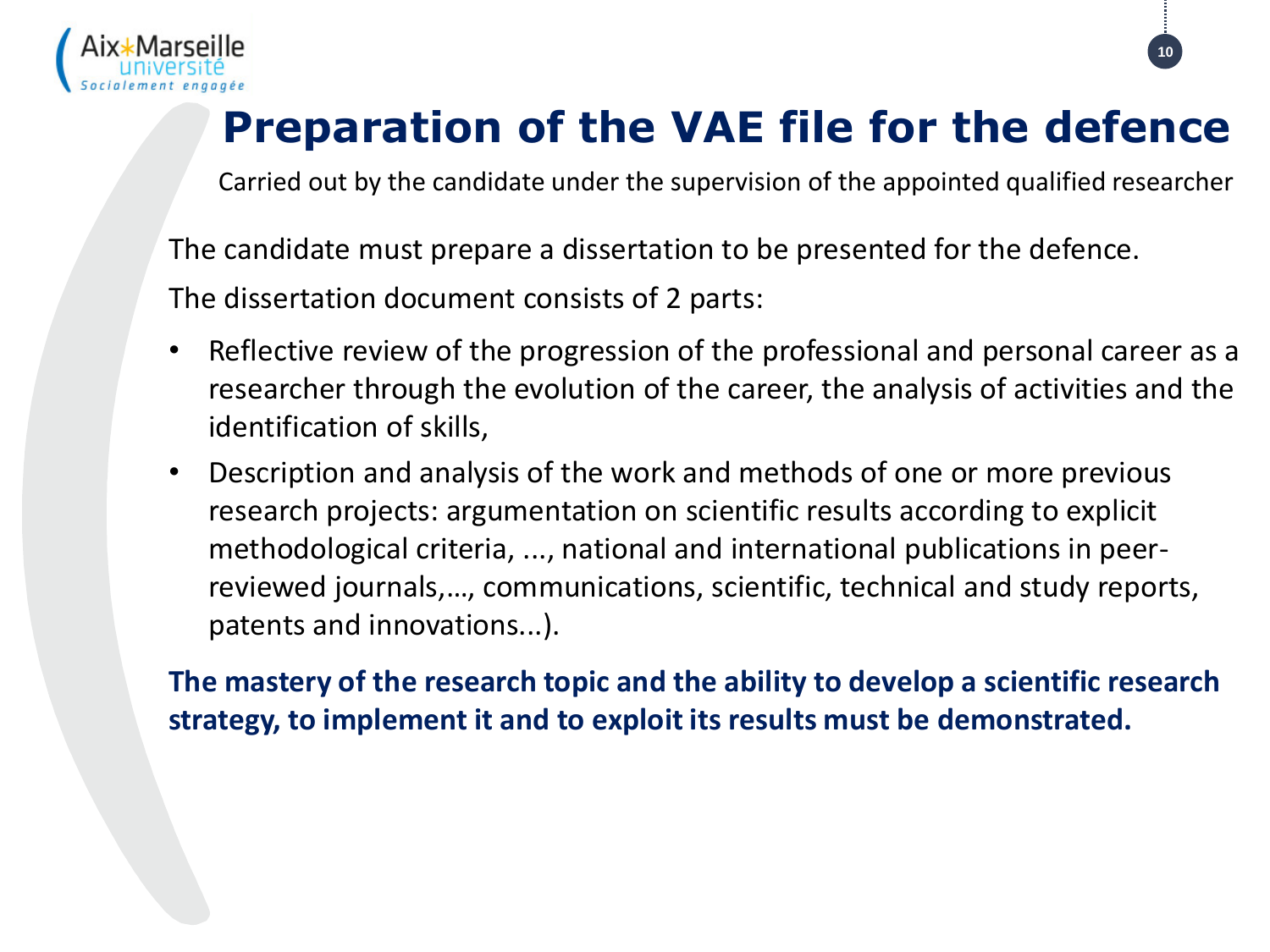

### **Defence**

#### **Composition of the defence committee**

- $\checkmark$  Must comply with both the provisions for the composition of a VAE jury and the regulations on the composition of the defence committee for the doctoral degree,
- $\checkmark$  The defence committee is appointed by the head of the Higher Education Institution (HEI) after receiving the opinion of the Doctoral School director, on the proposal of the supervisor.

Prior to the defence, the candidate's dissertation document is assessed by at least two external, independent and qualified rapporteurs appointed by the head of the HEI on the proposal of the doctoral school director, after receiving the opinion of the supervisor.

In the case of work involving persons from the socio-economic world, a third rapporteur, recognised for his or her competence in the field, may be appointed as third rapporteur.

The rapporteurs give their opinion on the candidate's work in written reports.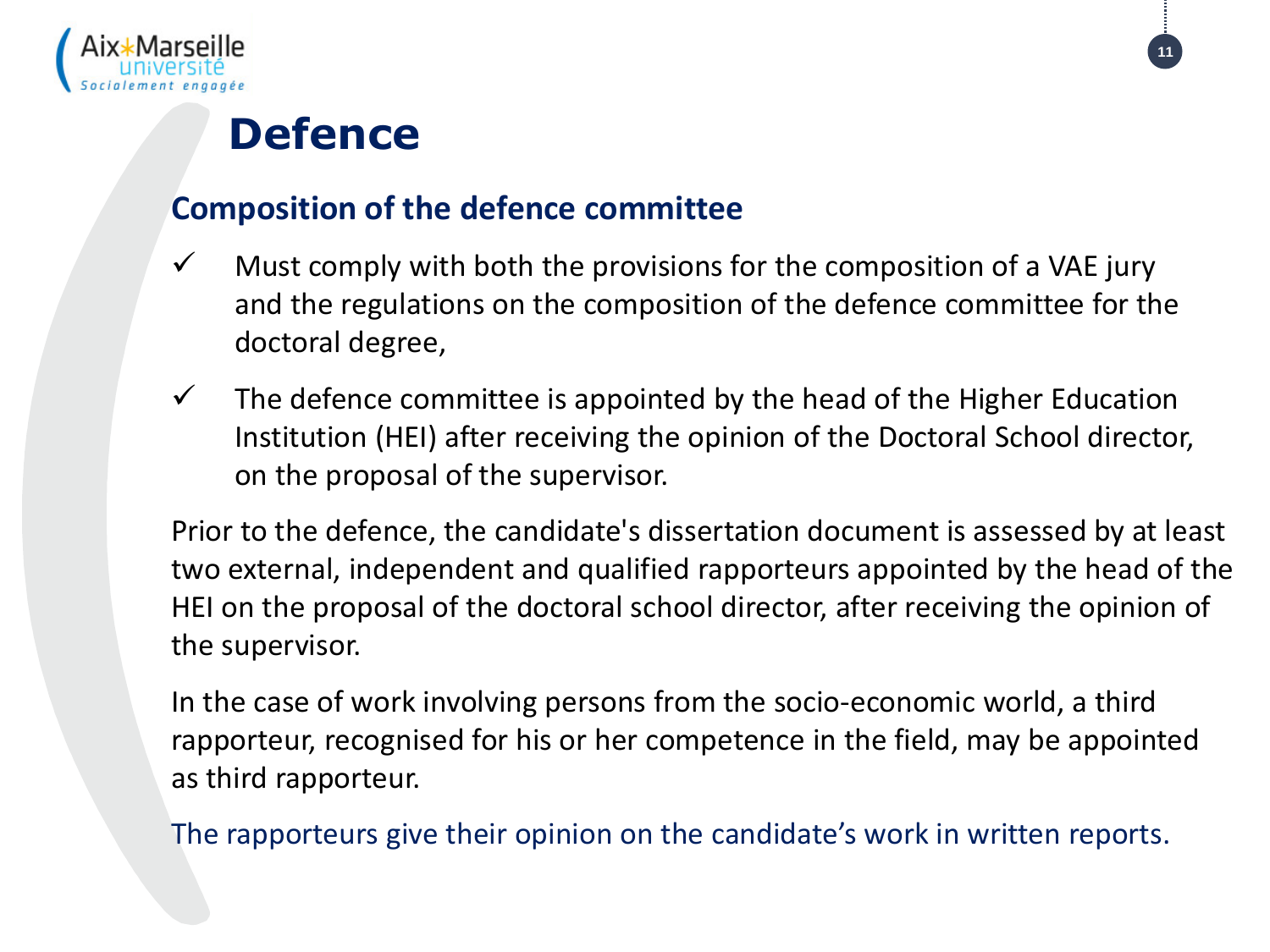

# **Defence (cont'd)**

The defence is authorised by the head of the HEI on the basis of the rapporteurs written reports and after the opinion the Doctoral School director.

The rapporteurs' reports are communicated to the defence committee members and to the candidate before the defence.

The procedure for the defence is that of a "conventional" doctorate:

- Oral presentation by the candidate,
- Discussion & questions/answers session,
- Deliberation.

The committee's deliberation can take three forms:

- Total validation: the candidate is awarded the doctoral degree,
- Partial validation: the committee determines the knowledge and skills that it declares to have been acquired and, if necessary, the nature of the knowledge and skills that need to be further assessed,
- Refusal of validation.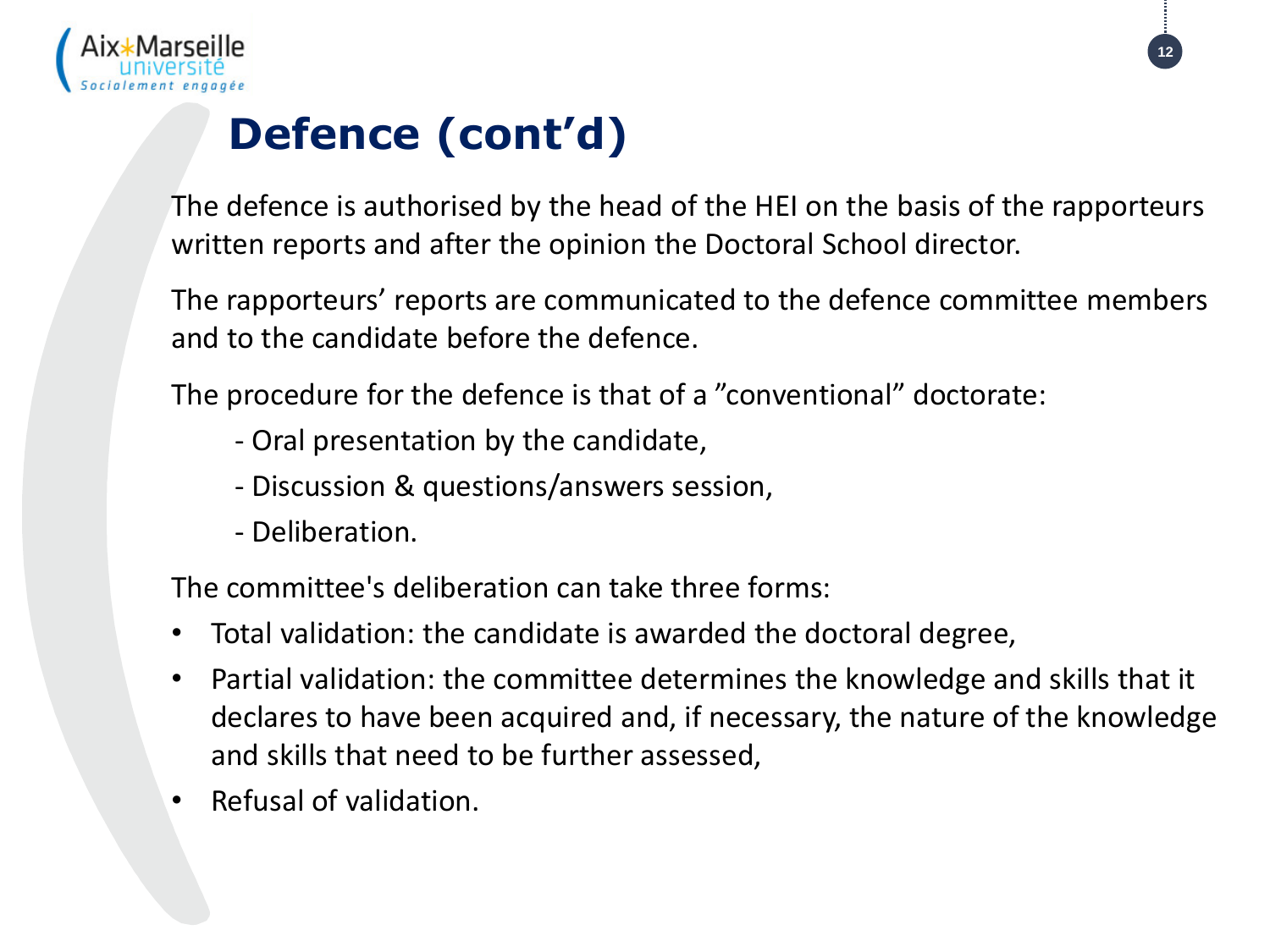

### **Evolution of the doctoral degree through VAE between 2006 and 2017**



Source: Specific data gathering by the DEPP (Direction de l'évaluation, de la prospective et de la performance) in 2018 from the higher education institutions' lifelong education departments.

#### 23 French HEI awarded 104 doctoral degrees through VAE from 2008 to 2017.

- 92 doctoral degrees/104 were awarded in science and technology, and in health and life sciences.
- 12 doctoral degrees/104 were awarded in humanities at large.

This represents a tiny fraction ( $\approx$  0.0007) of the total number of doctoral degrees awarded by HEI in France during the same period.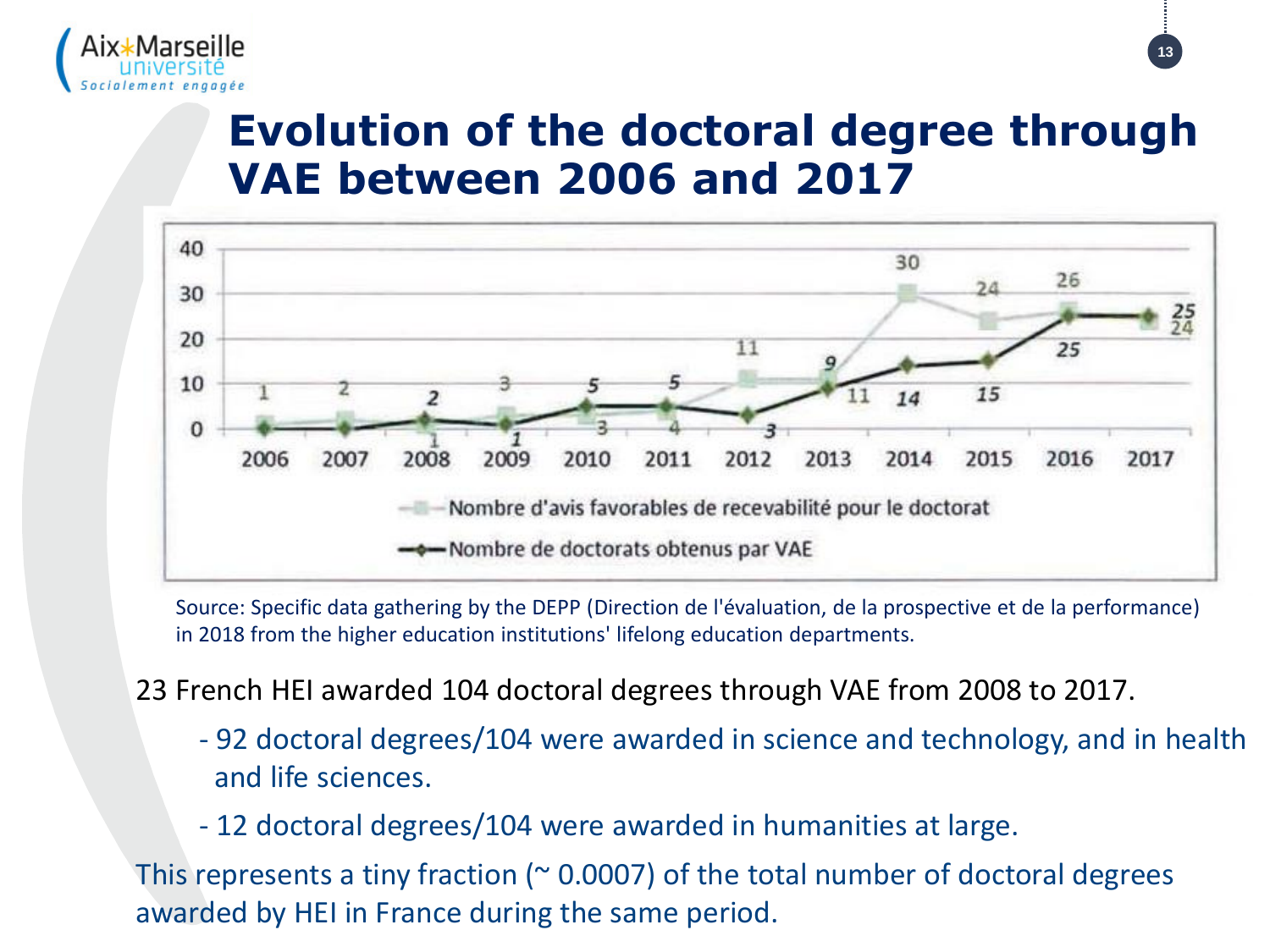

### **Examples of doctoral degrees awarded through VAE**

**14**

#### **Doctorate in Signal processing** (University of Rennes)

The candidate applied for a doctoral degree through VAE on the basis of over twenty years' experience as a researcher at Thomson campany, with numerous patents and publications to his credit. He holds an engineering degree in optics.

After 11 months of support provided by a pair of VAE advisor and a disciplinary referent, a university professor, designated by the doctoral school director, the defence committee of six members awarded the candidate the doctoral degree in signal processing in December 2011 after a session of approximately two hours.

#### **Doctorate in French Literature** (University of Sorbonne nouvelle)

The candidate, who holds a Bachelor and a secondary-school teaching diploma in French literature has been teaching in a secondary school for 12 years. It is in view of the quality of the personal research work developed over several years on a well-known 19th century author with the aim of publishing his biography that the VAE process was validated.

The candidate was supervised by a qualified researcher, designated by the doctoral school director, for a period of 8 months. At the beginning of the process, the candidate signed a contract with a known French publishing house (Fayard). At the end of a four-hour session, the five-member of the defence committee awarded him the doctorate in French literature.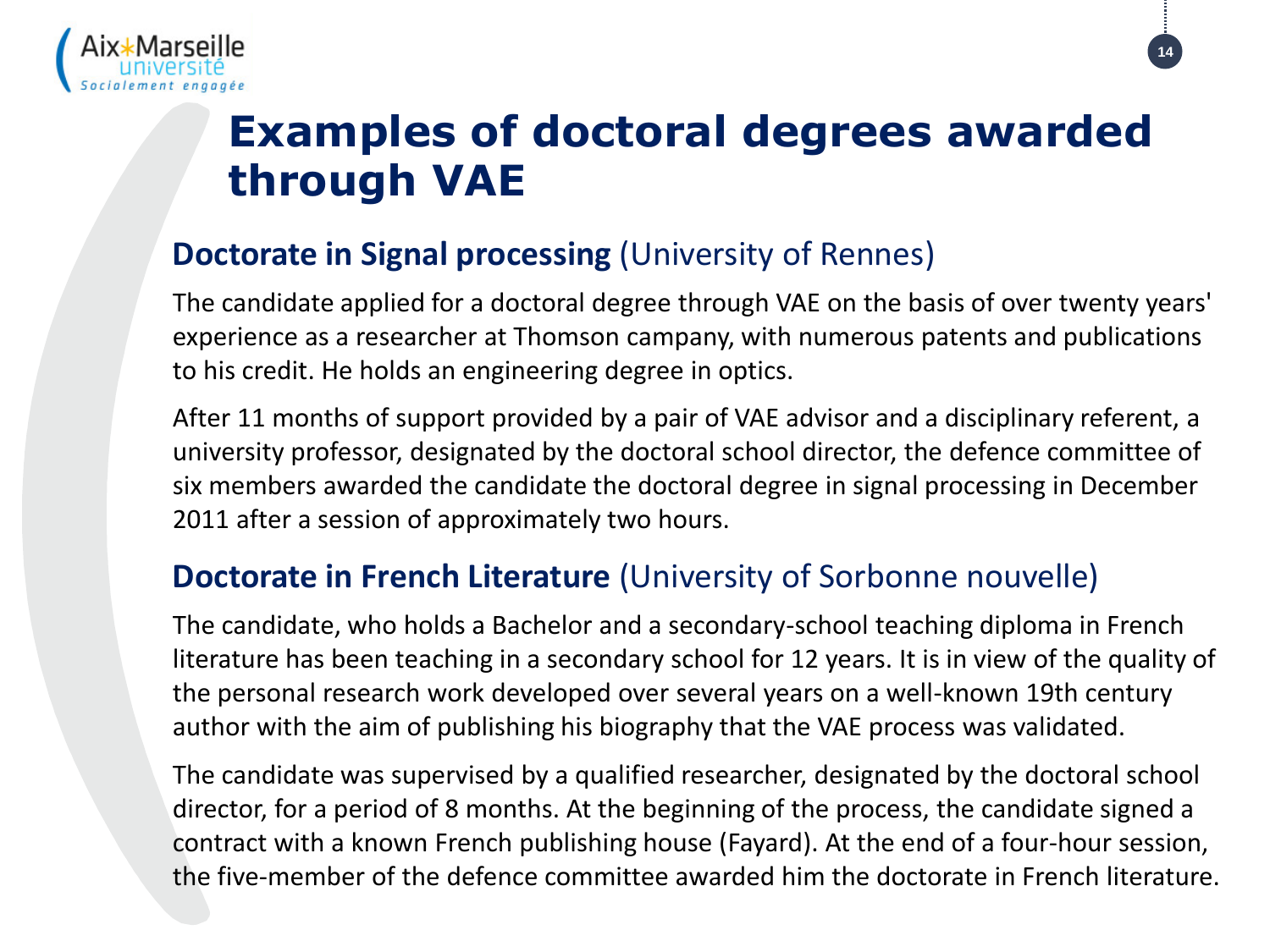

# **Backup slides**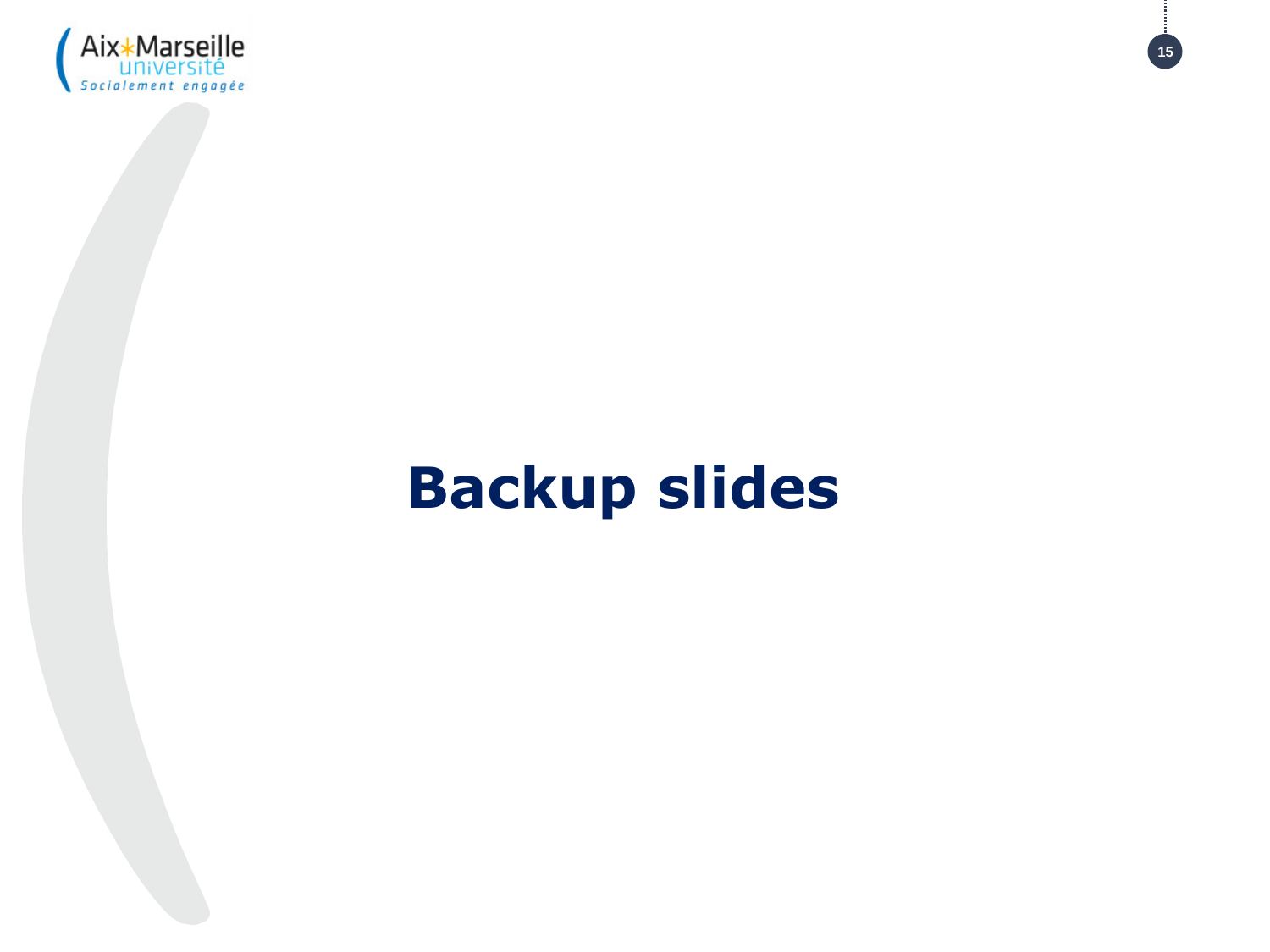

### **Evolution of the breakdown (in %) of degrees awarded by VAE between 2015 and 2019**